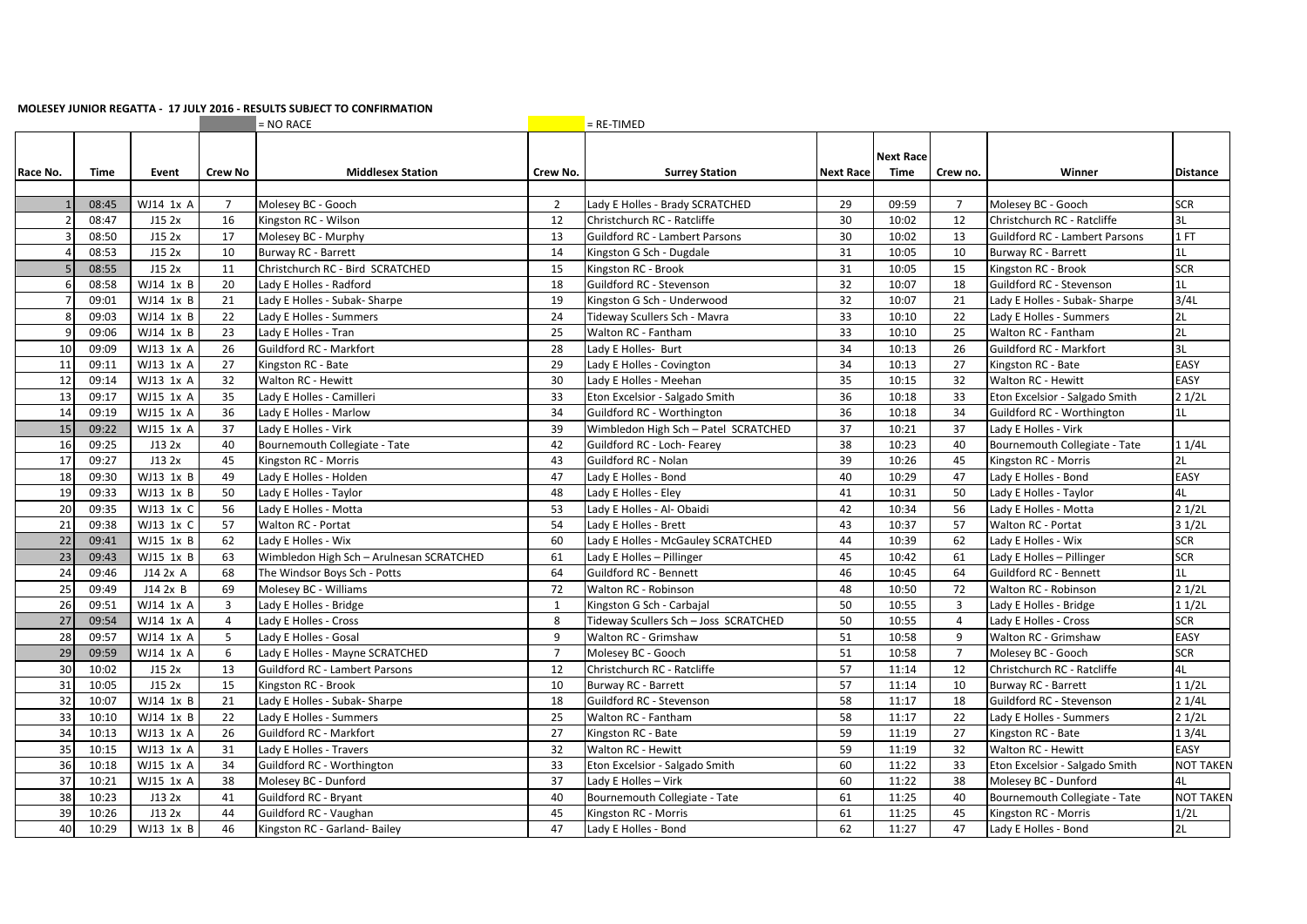| 41 | 10:31 | WJ13 1x B      | 51             | Lady E Holles - Tennakoon               | 50             | Lady E Holles - Taylor                       | 62  | 11:27 | 50  | Lady E Holles - Taylor             | <b>NOT TAKEN</b> |
|----|-------|----------------|----------------|-----------------------------------------|----------------|----------------------------------------------|-----|-------|-----|------------------------------------|------------------|
| 42 | 10:34 | WJ13 1x C      | 52             | Kingston RC - Martin                    | 56             | Lady E Holles - Motta                        | 63  | 11:30 | 52  | Kingston RC - Martin               | 3L               |
| 43 | 10:37 | WJ13 1x C      | 55             | Lady E Holles - Ho                      | 57             | Walton RC - Portat                           | 63  | 11:30 | 57  | Walton RC - Portat                 | 31/2L            |
| 44 | 10:39 | WJ15 1x B      | 58             | Eton Excelsior - Robbins                | 62             | Lady E Holles - Wix                          | 64  | 11:33 | 58  | Eton Excelsior - Robbins           | 3L               |
| 45 | 10:42 | WJ15 1x B      | 59             | Guildford RC - Chapman                  | 61             | Lady E Holles - Pillinger                    | 64  | 11:33 | 59  | Guildford RC - Chapman             | 21/2L            |
| 46 | 10:45 | J14 2x A       | 65             | Sir W Borlase GS BC - Lane              | 64             | Guildford RC - Bennett                       | 65  | 11:35 | 64  | Guildford RC - Bennett             | 1/2L             |
| 47 | 10:47 | $J14$ 2x A     | 66             | Tideway Scullers Sch - Thompson         | 67             | Walton RC - McLennan                         | 65  | 11:35 | 67  | Walton RC - McLennan               | 1L               |
| 48 | 10:50 | J142xB         | 70             | Sir W Borlase GS BC - Cole              | 72             | Walton RC - Robinson                         | 66  | 11:38 | 72  | Walton RC - Robinson               | 41/2L            |
| 49 | 10:53 | J14 2x B       | 71             | Tideway Scullers Sch - de St Croix      | 73             | The Windsor Boys Sch - Hemmi                 | 66  | 11:38 | 71  | Tideway Scullers Sch - de St Croix | 31/2L            |
| 50 | 10:55 | WJ14 1x A      | $\overline{4}$ | Lady E Holles - Cross                   | $\overline{3}$ | Lady E Holles - Bridge                       | 67  | 11:41 | 4   | Lady E Holles - Cross              | 2L               |
| 51 | 10:58 | WJ14 1x A      | $\overline{7}$ | Molesey BC - Gooch                      | 9              | Walton RC - Grimshaw                         | 67  | 11:41 | 9   | Walton RC - Grimshaw               | 5L               |
| 52 | 11:01 | J18 2x         | 76             | Molesey BC - Lawrie SCRATCHED           | 74             | Eton Excelsior - Oakley                      | 68  | 11:43 | 74  | Eton Excelsior - Oakley            | <b>SCR</b>       |
| 53 | 11:03 | J18 2x         | 77             | Tideway Scullers Sch - Aladay           | 75             | Guildford RC - Martin- Cocher                | 68  | 11:43 | 77  | Tideway Scullers Sch - Aladay      | 1/2L             |
| 54 | 11:06 | WJ16 1x        | 78             | Guildford RC - Adcock                   | 80             | Guildford RC - Davenport                     | 69  | 11:46 | 80  | Guildford RC - Davenport           | CANVAS           |
| 55 | 11:09 | WJ16 1x        | 79             | Guildford RC - Banks                    | 81             | Molesey BC - Muller                          | 69  | 11:46 | 81  | Molesey BC - Muller                | 5L               |
| 56 | 14:10 | WJ18 1x        | 82             | Ardingly - Cottell                      | 83             | Bournemouth Collegiate - Culpan              | F.  |       |     |                                    |                  |
| 57 | 11:14 | J15 2x         | 10             | Burway RC - Barrett                     | 12             | Christchurch RC - Ratcliffe                  | F   |       | 10  | Burway RC - Barrett                | 3/4L             |
| 58 | 11:17 | WJ14 1x B      | 22             | Lady E Holles - Summers                 | 18             | Guildford RC - Stevenson                     | F.  |       | 18  | Guildford RC - Stevenson           | 3L               |
| 59 | 11:19 | WJ13 1x A      | 32             | Walton RC - Hewitt                      | 27             | Kingston RC - Bate                           | F   |       | 32  | Walton RC - Hewitt                 | 3L               |
| 60 | 11:22 | WJ15 1x A      | 38             | Molesey BC - Dunford                    | 33             | Eton Excelsior - Salgado Smith               | F.  |       | 38  | Molesey BC - Dunford               | 1/2 CANVAS       |
| 61 | 11:25 | J132x          | 45             | Kingston RC - Morris                    | 40             | Bournemouth Collegiate - Tate                | F.  |       | 40  | Bournemouth Collegiate - Tate      | 11/2L            |
| 62 | 11:27 | WJ13 1x B      | 50             | Lady E Holles - Taylor                  | 47             | Lady E Holles - Bond                         | F.  |       | 47  | Lady E Holles - Bond               | 1 FT             |
| 63 | 11:30 | WJ13 1x C      | 57             | Walton RC - Portat                      | 52             | Kingston RC - Martin                         | F.  |       | 57  | Walton RC - Portat                 | 3L               |
| 64 | 11:33 | WJ15 1x B      | 59             | Guildford RC - Chapman                  | 58             | Eton Excelsior - Robbins                     | F   |       | 59  | Guildford RC - Chapman             | 11/2L            |
| 65 | 11:35 | J14 2x A       | 67             | Walton RC - McLennan                    | 64             | Guildford RC - Bennett                       | F.  |       | 67  | Walton RC - McLennan               | 13/4L            |
| 66 | 11:38 | J142xB         | 71             | Tideway Scullers Sch - de St Croix      | 72             | Walton RC - Robinson                         | F.  |       | 72  | Walton RC - Robinson               | 4L               |
| 67 | 11:41 | WJ14 1x A      | 9              | Walton RC - Grimshaw                    | $\overline{4}$ | Lady E Holles - Cross                        | F.  |       | 9   | Walton RC - Grimshaw               | 3L               |
| 68 | 11:43 | J18 2x         | 77             | Tideway Scullers Sch - Aladay SCRATCHED | 74             | Eton Excelsior - Oakley                      | F.  |       | 74  | Eton Excelsior - Oakley            | <b>SCR</b>       |
| 69 | 11:46 | WJ16 1x        | 81             | Molesey BC - Muller                     | 80             | Guildford RC - Davenport                     | F.  |       | 81  | Molesey BC - Muller                | 21/2L            |
|    |       |                |                |                                         |                |                                              |     |       |     |                                    |                  |
|    |       |                |                |                                         |                |                                              |     |       |     |                                    |                  |
| 70 | 12:15 | WJ13 1x        | 88             | Lady E Holles - Bond                    | 87             | Kingston RC - Mohabir                        | 88  | 13:03 | 88  | Lady E Holles - Bond               | 1/2L             |
| 71 | 12:17 | <b>WJ15 2x</b> | 93             | Eton Excelsior - Leedom                 | 97             | Molesey BC - Lee                             | 95  | 13:21 | 93  | Eton Excelsior - Leedom            | 2L               |
| 72 | 12:20 | WJ15 2x        | 94             | Guildford RC - Worthington              | 98             | Tideway Scullers Sch - van Wachem            | 95  | 13:21 | 98  | Tideway Scullers Sch - van Wachem  | 1/2L             |
| 73 | 12:23 | WJ15 2x        | 95             | Lady E Holles - Wix                     | 99             | Walton RC - Haire                            | 96  | 13:24 | 99  | Walton RC - Haire                  | 3L               |
| 74 | 12:25 | WJ15 2x        | 96             | Molesey BC - Ferguson                   | 100            | Wimbledon High Sch - Arulnesan SCRATCHED     | 96  | 13:24 | 96  | Molesey BC - Ferguson              | <b>SCR</b>       |
| 75 | 12:28 | J14 4x A       | 105            | Walton RC - Cleary                      | 101            | Guildford RC - Hart                          | 97  | 13:27 | 105 | Walton RC - Cleary                 | 2L               |
| 76 | 12:31 | J14 4x A       | 106            | The Windsor Boys Sch - Goodall          | 102            | Molesey BC - Pauwels                         | 97  | 13:27 | 102 | Molesey BC - Pauwels               | 3L               |
| 77 | 12:33 | J14 4x A       | 107            | The Windsor Boys Sch - Sampson          | 103            | Sir W Borlase GS BC - Lane                   | 98  | 13:29 | 107 | The Windsor Boys Sch - Sampson     | 1 FT             |
| 78 | 12:36 | J14 4x B       | 110            | Sir W Borlase GS BC - O Neill           | 108            | Guildford RC - Turner                        | 99  | 13:32 | 108 | Guildford RC - Turner              | 11/2L            |
| 79 | 12:39 | J14 4x B       | 113            | The Windsor Boys Sch - Smith            | 109            | Sir W Borlase GS BC - Cole                   | 100 | 13:35 | 113 | The Windsor Boys Sch - Smith       | 11/2L            |
| 80 | 12:41 | WJ14 2x A      | 118            | Tideway Scullers Sch - Archer           | 114            | Eton Excelsior - Tomalin                     | 101 | 13:37 | 118 | Tideway Scullers Sch - Archer      | 21/2L            |
| 81 | 12:44 | WJ14 2x A      | 119            | Wimbledon High Sch - Jones              | 115            | Guildford RC - Oakey                         | 102 | 13:40 | 115 | Guildford RC - Oakey               | 4 L              |
| 82 | 12:47 | WJ14 2x B      | 124            | Wimbledon High Sch - Alabdi SCRATCHED   | 122            | Lady E Holles - Radford                      | 103 | 13:43 | 122 | Lady E Holles - Radford            | <b>NOT TAKEN</b> |
| 83 | 12:49 | WJ14 2x B      | 125            | Wimbledon High Sch - Hill               | 123            | Tideway Scullers Sch - Carter Edwards SCRATC | 104 | 13:45 | 125 | Wimbledon High Sch - Hill          | <b>SCR</b>       |
| 84 | 12:52 | WJ14 2x C      | 130            | Walton RC - Catlin                      | 128            | Kingston RC - Medcalf                        | 105 | 13:48 | 130 | Walton RC - Catlin                 | 31/2L            |
| 85 | 12:55 | WJ14 2x C      | 131            | Wimbledon High Sch - Kiewell SCRATCHED  | 129            | Tideway Scullers Sch - Joss                  | 106 | 13:51 | 129 | Tideway Scullers Sch - Joss        | <b>SCR</b>       |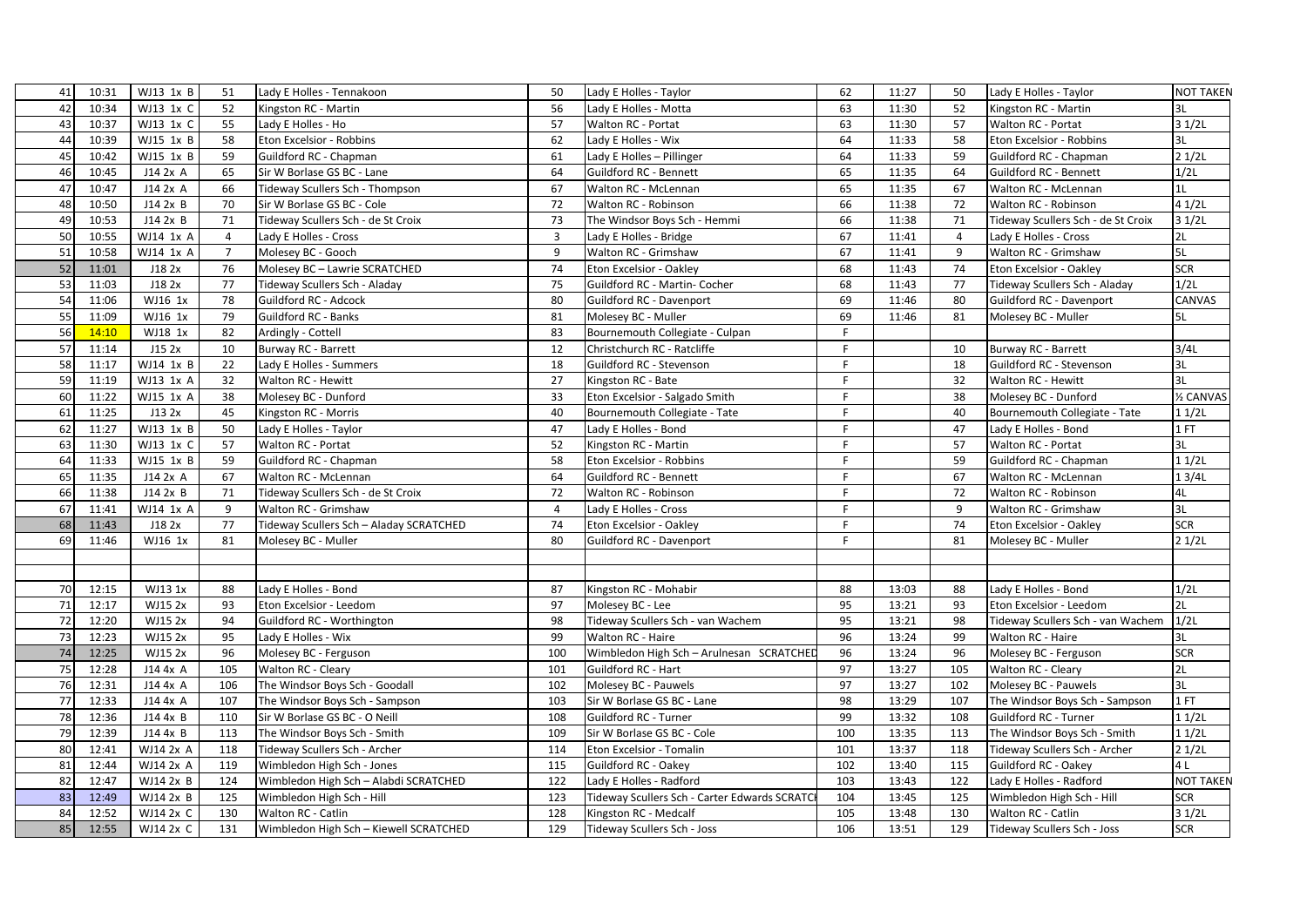| 86  | 12:57    | <b>WJ16 2x A</b> | 135 | Lady E Holles - Rhodes SCRATCHED   | 134 | Lady E Holles - Jackson                                     | 107 | 13:53 | 134 | Lady E Holles - Jackson                  | <b>SCR</b>  |
|-----|----------|------------------|-----|------------------------------------|-----|-------------------------------------------------------------|-----|-------|-----|------------------------------------------|-------------|
| 87  | 13:00    | WJ16 2x B        | 137 | Eton Excelsior - de N Yeurt        | 139 | Lady E Holles - Benson                                      | 109 | 14:10 | 139 | Lady E Holles - Benson                   | 11/4L       |
| 88  | 13:03    | WJ13 2x          | 92  | Walton RC - Hewitt                 | 88  | Lady E Holles - Bond                                        | 111 | 14:04 | 92  | Walton RC - Hewitt                       | 21/2L       |
| 89  | 13:05    | WJ13 2x          | 84  | Guildford RC - Shepherd            | 89  | Lady E Holles - Muschamp                                    | 111 | 14:04 | 84  | Guildford RC - Shepherd                  | 1/2L        |
| 90  | 13:08    | WJ13 2x          | 85  | Kingston RC - Frankenberger        | 90  | Lady E Holles - Parsons                                     | 112 | 14:07 | 85  | Kingston RC - Frankenberger              | 31/2L       |
| 91  | 13:11    | WJ13 2x          | 86  | Kingston RC - Garland- Bailey      | 91  | Lady E Holles - Tennakoon                                   | 112 | 14:10 | 86  | Kingston RC - Garland- Bailey            | 3L          |
| 92  | 13:13    | J13 4x           | 142 | Guildford RC - Carter              | 144 | Guildford RC - Vaughan                                      | 114 | 14:12 | 144 | Guildford RC - Vaughan                   | 3L          |
| 93  | 13:16    | J13 4x           | 143 | Guildford RC - Harrison            | 145 | Walton RC - Goldfinch                                       | 114 | 14:12 | 143 | Guildford RC - Harrison                  | 3L          |
| 94  | 13:19    | WJ18 2x          | 148 | Molesey BC - Parker                | 147 | Kingston RC - Paterson - Moody                              | 115 | 14:15 | 147 | Kingston RC - Paterson - Moody           | <b>EASY</b> |
| 95  | 13:21    | WJ15 2x          | 98  | Tideway Scullers Sch - Van Wachem  | 93  | Eton Excelsior - Leedom                                     | 116 | 14:17 | 98  | Tideway Scullers Sch - Van Wachem 2 1/2L |             |
| 96  | 13:24    | WJ15 2x          | 96  | Molesey BC - Ferguson              | 99  | Walton RC - Haire                                           | 116 | 14:17 | 99  | Walton RC - Haire                        | <b>NRO</b>  |
| 97  | 13:27    | J14 4x A         | 102 | Molesey BC - Pauwels               | 105 | Walton RC - Cleary                                          | 117 | 14:20 | 105 | Walton RC - Cleary                       | 2L          |
| 98  | 13:29    | J14 4x A         | 104 | Tideway Scullers Sch - Murphie     | 107 | The Windsor Boys Sch - Sampson                              | 117 | 14:20 | 104 | Tideway Scullers Sch - Murphie           | 11/4L       |
| 99  | 13:32    | J144xB           | 111 | Walton RC - Butcher                | 108 | Guildford RC - Turner                                       | 118 | 14:23 | 108 | Guildford RC - Turner                    | 21/2L       |
| 100 | 13:35    | J14 4x B         | 112 | The Windsor Boys Sch - Bougourd    | 113 | The Windsor Boys Sch - Smith                                | 118 | 14:23 | 112 | The Windsor Boys Sch - Bougourd          | 21/2L       |
| 101 | 13:37    | WJ14 2x A        | 116 | Kingston G Sch - Underwood         | 118 | Tideway Scullers Sch - Archer                               | 119 | 14:25 | 116 | Kingston G Sch - Underwood               | 2/3L        |
| 102 | 13:40    | WJ14 2x A        | 117 | Molesey BC - Bevan                 | 115 | Guildford RC - Oakey                                        | 119 | 14:25 | 115 | Guildford RC - Oakey                     | 1L          |
| 103 | 13:43    | WJ14 2x B        | 120 | Eton Excelsior - Horler            | 122 | Lady E Holles - Radford                                     | 120 | 14:28 | 122 | Lady E Holles - Radford                  | 4L          |
| 104 | 13:45    | WJ14 2x B        | 121 | Kingston G Sch - Blake             | 125 | Wimbledon High Sch - Hill                                   | 120 | 14:28 | 121 | Kingston G Sch - Blake                   | EASY        |
| 105 | 13:48    | WJ14 2x C        | 130 | Walton RC - Catlin                 | 126 | Christchurch RC - Langridge                                 | 121 | 14:31 | 130 | Walton RC - Catlin                       | 21/4L       |
| 106 | 13:51    | WJ14 2x C        | 127 | Eton Excelsior - Ward              | 129 | Tideway Scullers Sch - Joss                                 | 121 | 14:31 | 129 | Tideway Scullers Sch - Joss              | 1L          |
| 107 | 13:53    | WJ16 2x A        | 132 | Eton Excelsior - Mcmullen          | 134 | Lady E Holles - Jackson                                     | 122 | 14:33 | 134 | Lady E Holles - Jackson                  | 1/2L        |
| 108 | 13:56    | WJ16 2x A        | 133 | Guildford RC - Adcock              | 136 | Lady E Holles - Snelling                                    | 122 | 14:33 | 136 | Lady E Holles - Snelling                 | 31/2L       |
| 109 | 13:59    | <b>WJ16 2x B</b> | 140 | Lady E Holles - Bowyar             | 139 | Lady E Holles - Benson                                      | 123 | 14:36 | 139 | Lady E Holles - Benson                   | 1/2L        |
| 110 | 14:01    | WJ16 2x B        | 141 | Lady E Holles - Taylor             | 138 | Guildford RC - Davenport                                    | 123 | 14:36 | 141 | Lady E Holles - Taylor                   | 13/4L       |
| 111 | 14:04    | WJ13 2x          | 84  | Guildford RC - Shepherd            | 92  | Walton RC - Hewitt                                          | 124 | 14:39 | 92  | Walton RC - Hewitt                       | 31/2L       |
| 112 | 14:07    | WJ13 2x          | 86  | Kingston RC - Garland- Bailey      | 85  | Kingston RC - Frankenberger                                 | 124 | 14:39 | 85  | Kingston RC - Frankenberger              | 11/2L       |
| 113 | 14:09    | J15 4x           | 150 | Molesey BC - Hoskins               | 149 | Guildford RC - Shepherd                                     | F.  |       | 149 | Guildford RC - Shepherd                  | 21/2L       |
|     | 56 14:10 | WJ18 1x          | 82  | Ardingly - Cottell                 | 83  | Bournemouth Collegiate - Culpan                             | F.  |       | 82  | Ardingly - Cottell                       | 11/2L       |
| 114 | 14:12    | J13 4x           | 143 | Guildford RC - Harrison            | 144 | Guildford RC - Vaughan                                      | F   |       | 144 | Guildford RC - Vaughan                   | 1/2L        |
| 115 | 14:15    | WJ18 2x          | 146 | Guildford RC - Stevenson           | 147 | Kingston RC - Paterson - Moody                              | F.  |       | 147 | Kingston RC - Paterson - Moody           | 1/2L        |
| 116 | 14:17    | WJ15 2x          | 99  | Walton RC - Haire                  | 98  | Tideway Scullers Sch - Van Wachem                           | F.  |       | 99  | Walton RC - Haire                        | 1 FT        |
| 117 | 14:20    | J14 4x A         | 104 | Tideway Scullers Sch - Murphie     | 105 | Walton RC - Cleary                                          | F.  |       | 105 | Walton RC - Cleary                       | 3/4L        |
| 118 | 14:23    | J14 4x B         | 112 | The Windsor Boys Sch - Bougourd    | 108 | Guildford RC - Turner                                       | F   |       | 108 | Guildford RC - Turner                    | 13/4L       |
| 119 | 14:25    | WJ14 2x A        | 115 | Guildford RC - Oakey               | 116 | Kingston G Sch - Underwood                                  | F   |       | 116 | Kingston G Sch - Underwood               | 1L          |
| 120 | 14:28    | WJ14 2x B        | 121 | Kingston G Sch - Blake             | 122 | Lady E Holles - Radford                                     | F.  |       | 122 | Lady E Holles - Radford                  | 4L          |
| 121 | 14:31    | WJ14 2x C        | 129 | Tideway Scullers Sch - Joss        | 130 | Walton RC - Catlin                                          | F   |       | 130 | Walton RC - Catlin                       | 23/4L       |
| 122 | 14:33    | WJ16 2x A        | 136 | Lady E Holles - Snelling           | 134 | Lady E Holles - Jackson                                     | F.  |       | 136 | Lady E Holles - Snelling                 | 11/4L       |
| 123 | 14:36    | WJ16 2x B        | 141 | Lady E Holles - Taylor             | 139 | Lady E Holles - Benson                                      | F.  |       | 141 | Lady E Holles - Taylor                   | 11/2L       |
| 124 | 14:39    | WJ13 2x          | 85  | Kingston RC - Frankenberger        | 92  | Walton RC - Hewitt                                          | F.  |       | 92  | Walton RC - Hewitt                       | 2L          |
|     |          |                  |     |                                    |     |                                                             |     |       |     |                                          |             |
| 125 | 15:10    | J13 1x           | 155 | Hillingdon RC - Lorenzato          | 153 |                                                             | 150 | 16:16 | 155 | Hillingdon RC - Lorenzato                | 11/2L       |
| 126 | 15:12    | J13 1x           | 156 | Kingston RC - Cross                | 154 | Bournemouth Collegiate - Murphy<br>Christchurch RC - Carter | 151 | 16:19 | 156 | Kingston RC - Cross                      | 21/2L       |
| 127 | 15:15    | WJ14 4x A        | 161 | Eton Excelsior - Iannaccone        | 165 | Sir W Borlase GS BC - Chinn                                 | 157 | 16:35 | 161 | Eton Excelsior - Iannaccone              | 21/2L       |
| 128 | 15:18    | WJ14 4x A        | 162 | Guildford RC - Stevenson           | 166 | Tideway Scullers Sch - White                                | 157 | 16:35 | 166 | Tideway Scullers Sch - White             | 3/4L        |
| 129 | 15:20    | WJ14 4x A        |     |                                    | 167 |                                                             | 158 | 16:38 | 167 |                                          | <b>SCR</b>  |
|     |          |                  | 163 | Kingston RC - Herbertson SCRATCHED |     | Walton RC - Catlin                                          |     |       |     | Walton RC - Catlin                       |             |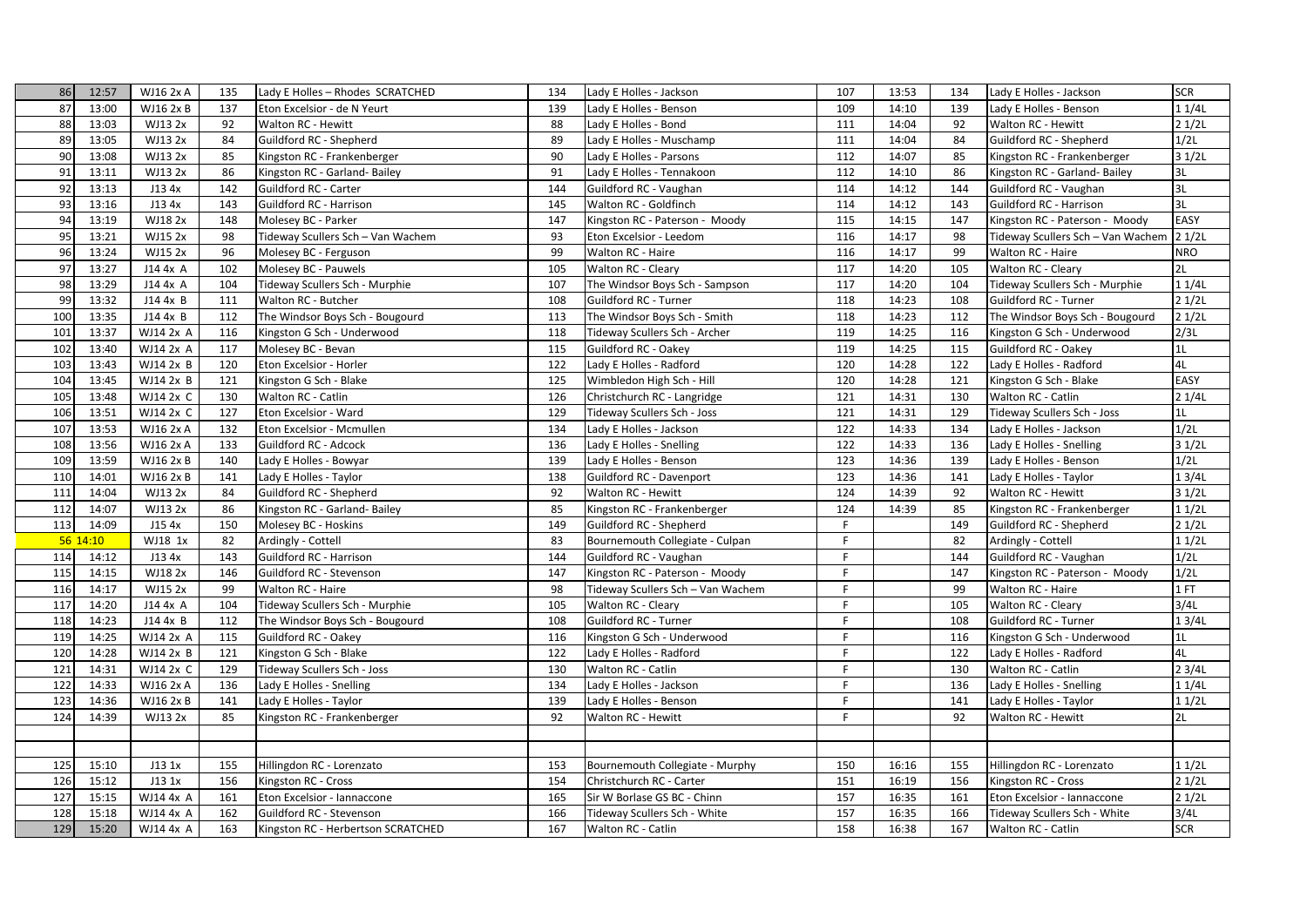| 130 | 15:23 | WJ14 4x A    | 164 | Lady E Holles - Crees                           | 168 | Wimbledon High Sch - Jones                 | 158 | 16:38 | 164 | Lady E Holles - Crees            | EASY       |
|-----|-------|--------------|-----|-------------------------------------------------|-----|--------------------------------------------|-----|-------|-----|----------------------------------|------------|
| 131 | 15:26 | J14 1x A     | 169 | Ardingly - Davis                                | 172 | Tideway Scullers Sch - Journeaux           | 159 | 16:40 | 172 | Tideway Scullers Sch - Journeaux | 1/2L       |
| 132 | 15:28 | J14 1x A     | 170 | Guildford RC - Turner                           | 173 | Walton RC - McLennan SCRATCHED             | 159 | 16:40 | 170 | Guildford RC - Turner            | SCR        |
| 133 | 15:31 | J14 1x A     | 171 | Sir W Borlase GS BC - Bolier                    | 174 | Walton RC - O Neill                        | 182 | 17:42 | 174 | Walton RC - O Neill              | 1/2L       |
| 134 | 15:34 | J14 1x B     | 180 | Tideway Scullers Sch - Osborne SCRATCHED        | 177 | Kingston G Sch - Im                        | 161 | 16:46 | 177 | Kingston G Sch - Im              | <b>SCR</b> |
| 135 | 15:36 | $J14$ 1x $B$ | 181 | Walton RC - Flowerdew                           | 178 | Molesey BC - Boret                         | 161 | 16:46 | 181 | Walton RC - Flowerdew            | 3L         |
| 136 | 15:39 | J14 1x B     | 182 | Walton RC - Roberts                             | 179 | Tideway Scullers Sch - Newton              | 162 | 16:48 | 179 | Tideway Scullers Sch - Newton    | 3/4L       |
| 137 | 15:42 | J15 1x A     | 187 | Kingston RC - Brook                             | 184 | Burway RC - Hawkins                        | 163 | 16:51 | 184 | Burway RC - Hawkins              | 21/2L      |
| 138 | 15:44 | J15 1x A     | 188 | Molesey BC - Campbell                           | 185 | Guildford RC - Miguda                      | 163 | 16:51 | 188 | Molesey BC - Campbell            | 1/2L       |
| 139 | 15:47 | $J15$ 1x A   | 189 | Molesey BC - Jewers                             | 186 | Guildford RC - Shepherd                    | 164 | 16:54 | 186 | Guildford RC - Shepherd          | 11/2L      |
| 140 | 15:50 | WJ14 4x B    | 194 | Sir W Borlase GS BC - Emmerson                  | 190 | Ardingly - Swann                           | 165 | 16:56 | 190 | Ardingly - Swann                 | 23/4L      |
| 141 | 15:52 | WJ14 4x B    | 195 | Sir W Borlase GS BC - Taylor SCRATCHED          | 191 | Eton Excelsior - Barclay                   | 165 | 16:56 | 191 | Eton Excelsior - Barclay         | <b>SCR</b> |
| 142 | 15:55 | WJ14 4x B    | 196 | Wimbledon High Sch - Crawford Collins SCRATCHED | 192 | Kingston RC - Palmer                       | 166 | 16:59 | 192 | Kingston RC - Palmer             | SCR        |
| 143 | 15:58 | J14 1x C     | 197 | Burway RC - Barrett                             | 201 | Walton RC - Robinson                       | 167 | 17:02 | 201 | Walton RC - Robinson             | 21/2L      |
| 144 | 16:00 | J14 1x C     | 198 | Guildford RC - Denton                           | 202 | The Windsor Boys Sch - Potts               | 168 | 17:04 | 198 | Guildford RC - Denton            | 21/2L      |
| 145 | 16:03 | J15 1x B     | 207 | Tideway Scullers Sch - Newton                   | 203 | Guildford RC - Jones                       | 169 | 17:07 | 207 | Tideway Scullers Sch - Newton    | 1L         |
| 146 | 16:06 | J15 1x B     | 208 | Walton RC - Heywood                             | 204 | Guildford RC - Reckord                     | 170 | 17:10 | 204 | Guildford RC - Reckord           | 11/2L      |
| 147 | 16:08 | J16 1x       | 210 | Burway RC - Levett                              | 209 | Ardingly - Scovell                         | 171 | 17:12 | 210 | Burway RC - Levett               | 31/2L      |
| 148 | 16:11 | WJ13 4x      | 216 | Lady E Holles - Agambar                         | 215 | Guildford RC - Oakey                       | 173 | 17:18 | 216 | Lady E Holles - Agambar          | 3/4L       |
| 149 | 16:14 | WJ15 4x      | 223 | Molesey BC - Ferguson                           | 222 | Lady E Holles - Pillinger                  | 175 | 17:23 | 223 | Molesey BC - Ferguson            | 21/4L      |
| 150 | 16:16 | J13 1x       | 157 | Tideway Scullers Sch - Murphie                  | 155 | Hillingdon RC - Lorenzato                  | 177 | 17:28 | 157 | Tideway Scullers Sch - Murphie   | 3L         |
| 151 | 16:19 | J13 1x       | 158 | Tideway Scullers Sch - Oliver                   | 156 | Kingston RC - Cross                        | 177 | 17:28 | 158 | Tideway Scullers Sch - Oliver    | 5L         |
| 152 | 16:22 | J13 1x       | 159 | Walton RC - Gilbertson                          | 151 | Bournemouth Collegiate - Boland            | 178 | 17:31 | 151 | Bournemouth Collegiate - Boland  | 21/2L      |
| 153 | 16:24 | J13 1x       | 160 | Walton RC - Philpott                            | 152 | Bournemouth Collegiate - Meal- Moss SCRATO | 178 | 17:31 | 160 | Walton RC - Philpott             | <b>SCR</b> |
| 154 | 16:27 | J18 1x       | 226 | Tideway Scullers Sch - Siravo                   | 224 | Christchurch RC - Lawton- Hurst            | 179 | 17:34 | 226 | Tideway Scullers Sch - Siravo    | 1L         |
| 155 | 16:30 | J18 1x       | 227 | Walton RC - Pickering                           | 225 | Molesey BC - Lawrie SCRATCHED              | 179 | 17:34 | 227 | Walton RC - Pickering            | <b>SCR</b> |
| 156 | 16:32 | WJ164x       | 228 | Lady E Holles - Benson                          | 229 | Lady E Holles - Breeze                     | F   |       | 229 | Lady E Holles - Breeze           | 3/4L       |
| 157 | 16:35 | WJ14 4x A    | 166 | Tideway Scullers Sch - White                    | 161 | Eton Excelsior - Iannaccone                | 181 | 17:39 | 166 | Tideway Scullers Sch - White     | 1L         |
| 158 | 16:38 | WJ14 4x A    | 164 | Lady E Holles - Crees                           | 167 | Walton RC - Catlin                         | 181 | 17:39 | 164 | Lady E Holles - Crees            | 1/2L       |
| 159 | 16:40 | $J14$ 1x A   | 170 | Guildford RC - Turner                           | 172 | Tideway Scullers Sch - Journeaux           | 182 | 17:42 | 172 | Tideway Scullers Sch - Journeaux | 3L         |
| 160 | 16:43 | $J14$ 1x A   | 175 | The Windsor Boys Sch - Fogg SCRATCHED           | 174 | Walton RC - O Neill                        | 182 | 17:42 | 174 | Walton RC - O Neill              | <b>SCR</b> |
| 161 | 16:46 | $J14$ 1x $B$ | 181 | Walton RC - Flowerdew                           | 177 | Kingston G Sch - Im                        | 183 | 17:44 | 181 | Walton RC - Flowerdew            | 5L         |
| 162 | 16:48 | J14 1x B     | 176 | Guildford RC - Casemore                         | 179 | Tideway Scullers Sch - Newton              | 183 | 17:44 | 176 | Guildford RC - Casemore          | 3FT        |
| 163 | 16:51 | J15 1x A     | 188 | Molesey BC - Campbell                           | 184 | <b>Burway RC - Hawkins</b>                 | 184 | 17:47 | 184 | Burway RC - Hawkins              | 21/2L      |
| 164 | 16:54 | J15 1x A     | 183 | Bournemouth Collegiate - Mann SCRATCHED         | 186 | Guildford RC - Shepherd                    | 184 | 17:47 | 186 | Guildford RC - Shepherd          | <b>SCR</b> |
| 165 | 16:56 | WJ14 4x B    | 191 | Eton Excelsior - Barclay                        | 190 | Ardingly - Swann                           | 185 | 17:50 | 190 | Ardingly - Swann                 | 2L         |
| 166 | 16:59 | WJ14 4x B    | 193 | Lady E Holles - Deol                            | 192 | Kingston RC - Palmer                       | 185 | 17:50 | 193 | Lady E Holles - Deol             | 1L         |
| 167 | 17:02 | J14 1x C     | 199 | Kingston G Sch - Davies                         | 201 | Walton RC - Robinson                       | 186 | 17:52 | 201 | Walton RC - Robinson             | 3L         |
| 168 | 17:04 | J14 1x C     | 200 | Tideway Scullers Sch - Valt                     | 198 | Guildford RC - Denton                      | 186 | 17:52 | 200 | Tideway Scullers Sch - Valt      | 1L         |
| 169 | 17:07 | J15 1x B     | 205 | Molesey BC - Bennett                            | 207 | Tideway Scullers Sch - Newton              | 187 | 17:55 | 207 | Tideway Scullers Sch - Newton    | 11/4L      |
| 170 | 17:10 | J15 1x B     | 206 | Molesey BC - Miller                             | 204 | Guildford RC - Reckord                     | 187 | 17:55 | 204 | Guildford RC - Reckord           | 1/2L       |
| 171 | 17:12 | J16 1x       | 211 | Christchurch RC - Cooney                        | 210 | Burway RC - Levett                         | 188 | 17:58 | 210 | Burway RC - Levett               | 21/2L      |
| 172 | 17:15 | J16 1x       | 212 | Eton Excelsior - Smith                          | 213 | Kingston RC - Joseph                       | 188 | 17:58 | 213 | Kingston RC - Joseph             | 1/2L       |
| 173 | 17:18 | WJ13 4x      | 217 | Lady E Holles - Brett                           | 216 | Lady E Holles - Agambar                    | 189 | 18:00 | 216 | Lady E Holles - Agambar          | 2L         |
| 174 | 17:20 | WJ13 4x      | 218 | Lady E Holles - Noursadeghi                     | 214 | Guildford RC - Markfort                    | 189 | 18:00 | 214 | Guildford RC - Markfort          | CANVAS     |
| 175 | 17:23 | WJ15 4x      | 219 | Eton Excelsior - Salgado Smith                  | 223 | Molesey BC - Ferguson                      | 190 | 18:03 | 219 | Eton Excelsior - Salgado Smith   | 1L         |
| 176 | 17:26 | WJ15 4x      | 220 | Kingston RC - Mitchell                          | 221 | Lady E Holles - Cross                      | 190 | 18:03 | 221 | Lady E Holles - Cross            | 1/2L       |